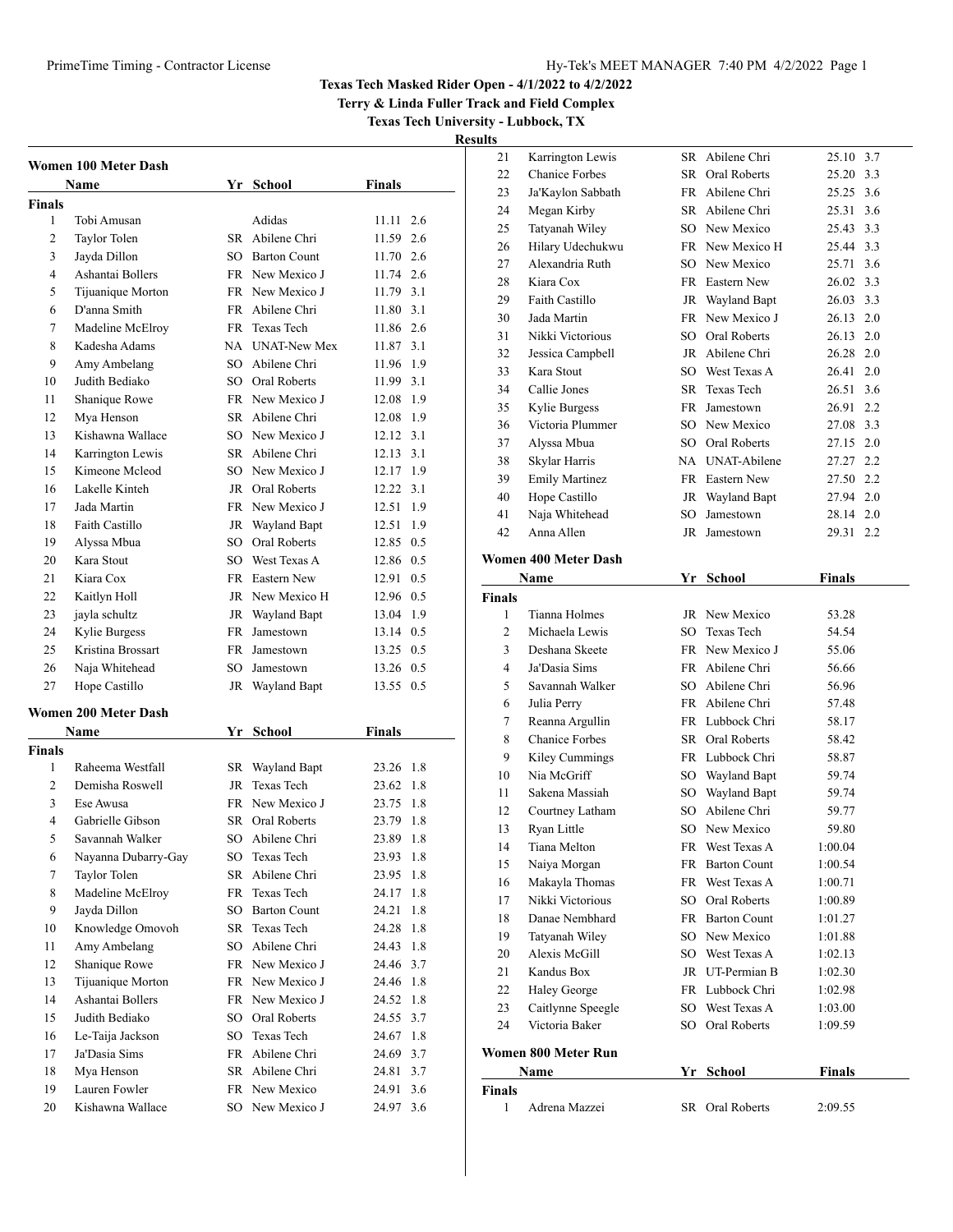Jazmyn Martinez SR Texas Tech 19:12.99

### **Texas Tech Masked Rider Open - 4/1/2022 to 4/2/2022**

**Terry & Linda Fuller Track and Field Complex**

**Texas Tech University - Lubbock, TX**

| <b>Results</b> |              |                |          |
|----------------|--------------|----------------|----------|
|                | Marta Pascoa | SO Eastern New | 19:08.62 |

| Finals  (Women 800 Meter Run)      |                          |        |                 |               |  |
|------------------------------------|--------------------------|--------|-----------------|---------------|--|
|                                    | Name                     |        | Yr School       | <b>Finals</b> |  |
| 2                                  | Joanna Archer            | JR     | Texas Tech      | 2:12.22       |  |
| 3                                  | Fanny Arendt             | FR 1   | Texas Tech      | 2:15.06       |  |
| 4                                  | Malethabo Seema          |        | SR Eastern New  | 2:16.44       |  |
| 5                                  | Letlhogonolo Magoro      |        | FR New Mexico J | 2:17.17       |  |
| 6                                  | Lethabo Seema            |        | SR Eastern New  | 2:18.43       |  |
| 7                                  | Torrye Tyler             |        | FR Texas Tech   | 2:20.92       |  |
| 8                                  | Halena Rahmaan           | $SO^-$ | Texas Tech      | 2:21.88       |  |
| 9                                  | Nadine Rose              |        | SO New Mexico J | 2:22.05       |  |
| 10                                 | Breonna McCarthy-Reese   |        | FR Abilene Chri | 2:22.07       |  |
| 11                                 | Nieves Pacheco           |        | JR New Mexico H | 2:26.47       |  |
| 12                                 | Maria Simanca            |        | SO New Mexico J | 2:27.15       |  |
| 13                                 | Jaida Lyles              |        | SO New Mexico J | 2:28.25       |  |
| 14                                 | Alisha Hayde             |        | FR Eastern New  | 2:29.14       |  |
| 15                                 | Minankolo Magassa        |        | FR New Mexico J | 2:29.15       |  |
| 16                                 | Savannah Romero          |        | SO Eastern New  | 2:35.94       |  |
| 17                                 | Jackie Gamez             |        | SO New Mexico H | 2:42.36       |  |
| 18                                 | Abigail Serna            |        | FR New Mexico H | 3:00.24       |  |
| ---                                | Alexa Granderson         |        | SR Oral Roberts | DNF           |  |
| ---                                | Megan Lundstrom          |        | SO Oral Roberts | <b>DNF</b>    |  |
|                                    | Women 1500 Meter Run     |        |                 |               |  |
|                                    | Name                     |        | Yr School       | <b>Finals</b> |  |
| <b>Finals</b>                      |                          |        |                 |               |  |
| 1                                  | Semira Mebrahtu Firezghi |        | SO New Mexico   | 4:38.44       |  |
| 2                                  | Megan Lundstrom          |        | SO Oral Roberts | 4:41.12       |  |
| 3                                  | Halena Rahmaan           |        | SO Texas Tech   | 4:42.64       |  |
| 4                                  | Madelyn Merrell          |        | FR Lubbock Chri | 4:46.39       |  |
| 5                                  | Damaris Chewon           |        | FR New Mexico J | 4:48.82       |  |
| 6                                  | Faith Lovato             |        | SO New Mexico H | 4:51.03       |  |
| 7                                  | Celeste Martinez         |        | SO New Mexico   | 4:51.17       |  |
| 8                                  | Isabela Nellos           |        | JR New Mexico   | 4:53.37       |  |
| 9                                  | Sydney White             |        | JR Texas Tech   | 4:54.71       |  |
| 10                                 | Joan Kimalel             |        | FR New Mexico J | 4:54.80       |  |
| 11                                 | Jaida Lyles              |        | SO New Mexico J | 4:55.38       |  |
| 12                                 | Kayan Green              |        | SO Barton Count | 4:59.33       |  |
| 13                                 | Sarah Bertry             |        | FR New Mexico J | 5:00.72       |  |
| 14                                 | Melanie Jacobs           |        | FR Texas Tech   | 5:00.92       |  |
| 15                                 | Minankolo Magassa        |        | FR New Mexico J | 5:01.32       |  |
| 16                                 | Taylor Limbaugh          | FR.    | Texas Tech      | 5:02.21       |  |
| 17                                 | Arianna Lopez            | SR     | Texas Tech      | 5:33.89       |  |
| 18                                 | <b>Hailey Davis</b>      |        | FR Lubbock Chri | 5:34.10       |  |
| 19                                 | Lauren Griego            |        | JR Eastern New  | 5:40.22       |  |
| 20                                 | Odalis Lujan             |        | FR UT-Permian B | 5:50.25       |  |
| 21                                 | Keziah Grimaldo          |        | FR Lubbock Chri | 5:55.03       |  |
| 22                                 | Jacki Sanchez            |        | FR Lubbock Chri | 5:57.23       |  |
| 23                                 | Ruth Ball                |        | FR Lubbock Chri | 6:08.68       |  |
|                                    | Women 5000 Meter Run     |        |                 |               |  |
| Yr School<br><b>Finals</b><br>Name |                          |        |                 |               |  |
| <b>Finals</b>                      |                          |        |                 |               |  |
| 1                                  | Betty Bajika             |        | FR West Texas A | 18:18.07      |  |
| 2                                  | Dorcas Kosgei            | SO     | Eastern New     | 18:34.07      |  |
| 3                                  | Aminata Kenyawani        |        | SR Eastern New  | 19:02.12      |  |
|                                    |                          |        |                 |               |  |

| 6             | <b>Sydney George</b>           | FR | Texas Tech          | 19:25.23      |  |
|---------------|--------------------------------|----|---------------------|---------------|--|
| 7             | Sarah Zdansky                  |    | FR Texas Tech       | 20:07.15      |  |
| 8             | Daphne Pate                    |    | SO West Texas A     | 20:47.48      |  |
| 9             | Erika Baker                    |    | SO Oral Roberts     | 20:52.16      |  |
| 10            | <b>Dylaney Weaver</b>          |    | FR West Texas A     | 21:14.95      |  |
|               | Women 10000 Meter Run          |    |                     |               |  |
|               | Name                           |    | Yr School           | <b>Finals</b> |  |
| Finals        |                                |    |                     |               |  |
| 1             | Chloe Trull                    |    | FR Lubbock Chri     | 39:58.60      |  |
| 2             | Sky Sena                       |    | SO Lubbock Chri     | 42:23.57      |  |
| 3             | Sydnei Orozco                  |    | SO Lubbock Chri     | 42:31.86      |  |
| 4             | Hailey Lowery                  |    | FR Lubbock Chri     | 42:43.21      |  |
| 5             | Paige Erbstoesser              |    | FR Jamestown        | 46:06.61      |  |
|               |                                |    |                     |               |  |
|               | <b>Women 100 Meter Hurdles</b> |    |                     |               |  |
|               | Name                           |    | Yr School           | Finals        |  |
| <b>Finals</b> |                                |    |                     |               |  |
| 1             | Tobi Amusan                    |    | Adidas              | 12.58 2.6     |  |
| 2             | Demisha Roswell                |    | JR Texas Tech       | 12.66 2.6     |  |
| 3             | Gabrielle Gibson               |    | SR Oral Roberts     | 13.32 2.6     |  |
| 4             | Indea Cartwright               |    | SO Oral Roberts     | 13.60 2.6     |  |
| 5             | Simone Watkins                 |    | SO Texas Tech       | 13.64 2.6     |  |
| 6             | Kimeone Mcleod                 |    | SO New Mexico J     | 13.66 2.6     |  |
| 7             | Aria Tate                      |    | JR Texas Tech       | 13.82 1.5     |  |
| 8             | Megan Kirby                    |    | SR Abilene Chri     | 13.98 1.5     |  |
| 9             | Ese Awusa                      |    | FR New Mexico J     | 14.04 2.6     |  |
| 10            | Ashantae Harvey                |    | FR Barton Count     | 14.08 1.5     |  |
| 11            | Callie Jones                   |    | SR Texas Tech       | 14.25 1.5     |  |
| 12            | Richara McNeil                 |    | SO New Mexico J     | 14.26 2.6     |  |
| 13            | Ashanti Harvey                 |    | SO Barton Count     | 14.69 1.5     |  |
| 14            | Amoy Edwards                   |    | FR New Mexico J     | 14.75 2.4     |  |
| 15            | Jessica Campbell               |    | JR Abilene Chri     | 15.66 2.4     |  |
| 16            | Jordynn Toliver                |    | SO Jamestown        | 16.13 1.5     |  |
| 17            | Sara Bonn                      |    | SO Jamestown        | 16.17 2.4     |  |
| 18            | Skylar Harris                  |    | NA UNAT-Abilene     | 17.49 2.4     |  |
|               | <b>Women 400 Meter Hurdles</b> |    |                     |               |  |
|               | Name                           |    | Yr School           | Finals        |  |
| Finals        |                                |    |                     |               |  |
| 1             | Sylvia Schulz                  | SO | Texas Tech          | 57.82         |  |
| 2             | Lashanna Graham                | SO | <b>Barton Count</b> | 59.04         |  |
| 3             | Lydia Laws                     |    | Unattached          | 1:00.37       |  |
| 4             | Calisha Taylor                 |    | FR New Mexico J     | 1:00.69       |  |
| 5             | Simone Watkins                 | SO | Texas Tech          | 1:03.22       |  |
| 6             | Jordynn Toliver                |    | SO Jamestown        | 1:06.73       |  |
| 7             | Anni Stier                     |    | SO Jamestown        | 1:07.66       |  |
| 8             | Allison Sharer                 |    | FR Texas Tech       | 1:07.87       |  |
| 9             | Leigh James                    | SO | New Mexico          | 1:09.35       |  |
| 10            | <b>Brittney Reister</b>        | FR | Jamestown           | 1:11.00       |  |
| 11            | Cheyann Shadden                | SO | West Texas A        | 1:11.73       |  |
| 12            | Preslie Coffey                 |    | SO New Mexico       | 1:13.70       |  |
|               |                                |    |                     |               |  |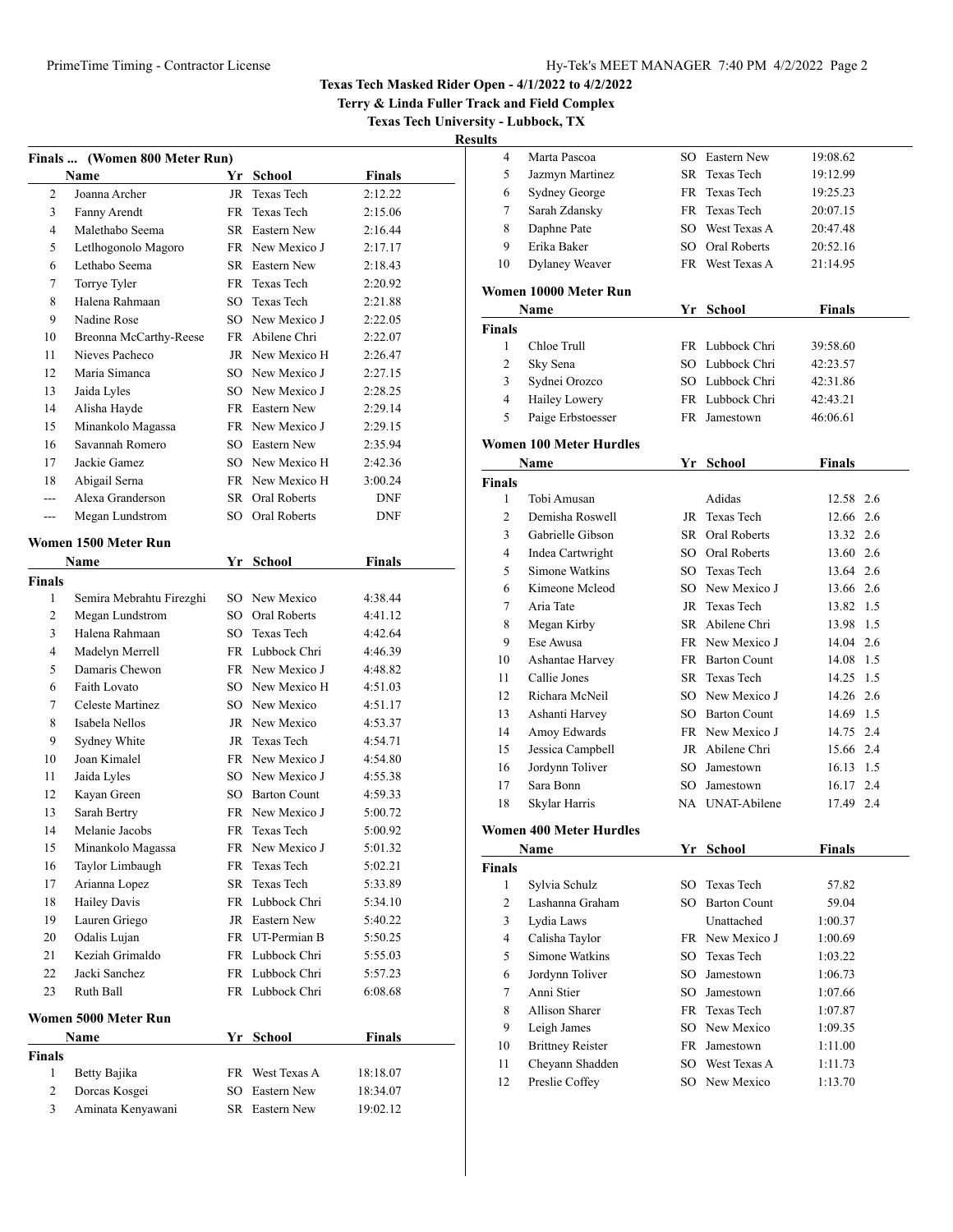**Terry & Linda Fuller Track and Field Complex**

**Texas Tech University - Lubbock, TX**

| н<br>۰.<br>II |  |
|---------------|--|
|               |  |

l,

Ĭ,

|                    | <b>Women 3000 Meter Steeplechase</b>                  |    |                                              |                   |
|--------------------|-------------------------------------------------------|----|----------------------------------------------|-------------------|
|                    | <b>Name</b>                                           |    | Yr School                                    | <b>Finals</b>     |
| <b>Finals</b>      |                                                       |    |                                              |                   |
| 1                  | Kyra Young                                            | JR | Texas Tech                                   | 11:52.87          |
| 2                  | Marissa Perez                                         |    | JR Lubbock Chri                              | 12:15.37          |
| 3                  | Ayse Allison                                          |    | JR Lubbock Chri                              | 12:46.06          |
| 4                  | Purity Kattam                                         |    | SO New Mexico J                              | 13:11.78          |
|                    | Women 4x100 Meter Relay                               |    |                                              |                   |
|                    | Team                                                  |    | Relay                                        | Finals            |
| <b>Finals</b>      |                                                       |    |                                              |                   |
| 1                  | <b>Oral Roberts</b>                                   |    |                                              | 45.87             |
|                    | 1) Lakelle Kinteh JR                                  |    | 2) Gabrielle Gibson SR                       |                   |
|                    | 3) Judith Bediako SO                                  |    | 4) Indea Cartwright SO                       |                   |
| 2                  | New Mexico JC                                         |    |                                              | 46.67             |
|                    | 1) Tijuanique Morton FR                               |    | 2) Shanique Rowe FR                          |                   |
|                    | 3) Kishawna Wallace SO                                |    | 4) Richara McNeil SO                         |                   |
| 3                  | Jamestown                                             |    |                                              | 50.77             |
|                    | 1) Kristina Brossart FR                               |    | 2) Jordynn Toliver SO                        |                   |
|                    | 3) Kylie Burgess FR                                   |    | 4) Anna Allen JR                             |                   |
| 4                  | Jamestown                                             |    | B                                            | 51.57             |
|                    | 1) Naja Whitehead SO                                  |    | 2) Anni Stier SO                             |                   |
|                    | 3) Sara Bonn SO                                       |    | 4) Brittney Reister FR                       |                   |
|                    | Women 4x400 Meter Relay                               |    |                                              |                   |
|                    |                                                       |    |                                              |                   |
|                    | Team                                                  |    | Relay                                        | Finals            |
| <b>Finals</b><br>1 |                                                       |    |                                              | 3:44.26           |
|                    | Texas Tech                                            |    |                                              |                   |
|                    | 1) Nayanna Dubarry-Gay SO                             |    | 2) Michaela Lewis SO                         |                   |
| 2                  | 3) Simone Watkins SO<br><b>Barton County CC</b>       |    | 4) Sylvia Schulz SO                          | 3:46.75           |
|                    |                                                       |    |                                              |                   |
|                    | 1) Lashanna Graham SO                                 |    | 2) Naiya Morgan FR<br>4) Jayda Dillon SO     |                   |
| 3                  | 3) Ashantae Harvey FR<br>Abilene Christian            |    |                                              | 4:00.96           |
|                    |                                                       |    |                                              |                   |
|                    | 1) Courtney Latham SO<br>3) Breonna McCarthy-Reese FR |    | 2) Julia Perry FR<br>4) Ja'Kaylon Sabbath FR |                   |
| 4                  | Texas Tech                                            |    | B                                            | 4:01.27           |
|                    | 1) Le-Taija Jackson SO                                |    | 2) Torrye Tyler FR                           |                   |
|                    | 3) Allison Sharer FR                                  |    | 4) Fanny Arendt FR                           |                   |
| 5                  | Jamestown                                             |    |                                              | 4:15.69           |
|                    | 1) Brittney Reister FR                                |    | 2) Jordynn Toliver SO                        |                   |
|                    | 3) Anni Stier SO                                      |    | 4) Sara Bonn SO                              |                   |
|                    |                                                       |    |                                              |                   |
|                    | Women High Jump                                       |    |                                              |                   |
|                    | Name                                                  |    | Yr School                                    | <b>Finals</b>     |
| <b>Finals</b>      |                                                       |    |                                              |                   |
| 1                  | Zarriea Willis                                        |    | Unattached                                   | 1.86m             |
| 2                  | Sidney Sapp                                           | JR | Texas Tech                                   | 1.81 <sub>m</sub> |
| 3                  | Zoe Spinn                                             | JR | Abilene Chri                                 | 1.71 <sub>m</sub> |
| $\overline{4}$     | Alexis Ivy                                            |    | FR Texas Tech                                | 1.71 <sub>m</sub> |
| 5                  | Aria Tate                                             |    | JR Texas Tech                                | 1.61m             |
| 6                  | Mara Hering                                           |    | FR Texas Tech                                | 1.61 <sub>m</sub> |
|                    | Landry Overby                                         |    | FR West Texas A                              | NΗ                |
| ---                | Brooke Urban                                          |    | SO West Texas A                              | NΗ                |
|                    |                                                       |    |                                              |                   |

| lts          |                                            |    |                                    |                        |  |
|--------------|--------------------------------------------|----|------------------------------------|------------------------|--|
| ---          | Ja'Dasia Sims                              |    | FR Abilene Chri                    | NH                     |  |
| ---          | Kyla Peeples                               |    | SO Abilene Chri                    | NΗ                     |  |
| ---          | Alyssa Magallanez                          |    | SO New Mexico                      | NΗ                     |  |
|              |                                            |    |                                    |                        |  |
|              | <b>Women Pole Vault</b>                    |    |                                    |                        |  |
|              | Name                                       | Yr | School                             | Finals                 |  |
| Finals       |                                            |    |                                    |                        |  |
| 1            | Chloe Wall                                 |    | SR Texas Tech                      | 4.31 <sub>m</sub>      |  |
| 2            | Ryleigh Redding                            |    | JR Texas Tech                      | 4.16m                  |  |
| 3            | Sarah Tackitt                              |    | SO Texas Tech                      | 4.01 <sub>m</sub>      |  |
| 4            | Allyn Tyer                                 |    | SR Texas Tech                      | 3.86m                  |  |
| 5            | Kiara Quezada-Arzate                       |    | SO New Mexico                      | 3.56m                  |  |
| 6            | Joey Zimmerman                             |    | SO West Texas A                    | 3.36m                  |  |
| 7            | Kaydi Pursley                              |    | SO Abilene Chri                    | 3.36m                  |  |
| 8            | Alix Rule                                  |    | SO New Mexico                      | 3.36m                  |  |
| 9            | Jayna Lueders                              |    | JR West Texas A                    | 3.06 <sub>m</sub>      |  |
| 9            | Alexa Contreras                            |    | FR New Mexico J                    | 3.06 <sub>m</sub>      |  |
| 11           | Paige Graham                               |    | JR Eastern New                     | 3.06 <sub>m</sub>      |  |
| 12           | Shane Treadwell                            |    | SR Oral Roberts                    | 3.06 <sub>m</sub>      |  |
| ---          | Olivia Cade                                |    | FR Texas Tech                      | NH                     |  |
| $-$ --       | Victoria Villanueva                        |    | JR New Mexico                      | NΗ                     |  |
|              | <b>Women Long Jump</b>                     |    |                                    |                        |  |
|              | Name                                       |    | Yr School                          | Finals                 |  |
| Finals       |                                            |    |                                    |                        |  |
| 1            | Nia Robinson                               |    | SO Barton Count                    | $6.21m$ 1.9            |  |
| 2            | Callie Jones                               |    | SR Texas Tech                      | $6.18m$ 3.4            |  |
| 3            | Shalom Olotu                               |    | SO Oral Roberts                    | $6.12m$ 1.6            |  |
| 4            | Megan Kirby                                |    | SR Abilene Chri                    | 5.99m 2.4              |  |
| 5            | Virginia Kerley                            |    | SR Texas Tech                      | 5.95m 3.4              |  |
| 6            | Payton Kirk                                |    | JR Abilene Chri                    | 5.91m 2.9              |  |
| 7            | Daniela Pesic                              |    | SO West Texas A                    | 5.78m 3.4              |  |
| 8            | Mikyla Harkley                             |    | FR New Mexico                      | 5.54m 2.2              |  |
| 9            | Jordynn Toliver                            |    | SO Jamestown                       | 5.46m 1.4              |  |
| 10           | Ida Seesay                                 |    | FR Barton Count                    | 5.44m 2.1              |  |
| 11           | Lakelle Kinteh                             |    | JR Oral Roberts                    | 5.42m 2.1              |  |
|              |                                            |    |                                    | 5.42m 1.9              |  |
| 11           | jayla schultz                              |    | JR Wayland Bapt<br>JR New Mexico H | $5.32m$ 1.5            |  |
| 13           | Kaitlyn Holl<br>Stefani Vasileva           |    | FR West Texas A                    | 5.31m 3.2              |  |
| 14           |                                            |    |                                    |                        |  |
| 15           | Amaka Ezukanma                             | SO | Oral Roberts<br>West Texas A       | 5.13m 1.3<br>5.12m 1.4 |  |
| 16           | Hekla Magnusdottir                         | FR |                                    |                        |  |
| 17<br>18     | Brittania Ingram                           |    | FR Barton Count                    | 5.11m 3.2<br>4.99m 0.7 |  |
|              | Ashanti Harvey                             |    | SO Barton Count                    |                        |  |
| 19           | <b>Haley George</b><br>Victoria Plummer    |    | FR Lubbock Chri                    | 4.96m 0.1<br>4.96m 1.9 |  |
| 19           |                                            |    | SO New Mexico                      |                        |  |
| 21           | MarieClaire Eton Ntonga                    |    | SO New Mexico J                    | 4.88m 4.4              |  |
| 22           | Sarah Austin                               |    | FR Oral Roberts                    | $4.86m$ 1.1            |  |
| 23           | Jayda Rosales                              |    | FR Lubbock Chri                    | 4.65m 2.0              |  |
|              | Women Triple Jump                          |    |                                    |                        |  |
|              | Name                                       |    | Yr School                          | <b>Finals</b>          |  |
| Finals       |                                            |    |                                    |                        |  |
| 1            | Anne-Suzanna Fosther-Katta NA UNAT-Texas T |    |                                    | 13.93m 1.2             |  |
| $\mathbf{2}$ | Onaara Obamuwagun                          | SO | Texas Tech                         | 13.34m 0.6             |  |
| 3            | Ella Anttila                               | SO | Abilene Chri                       | 12.57m 1.0             |  |
|              |                                            |    |                                    |                        |  |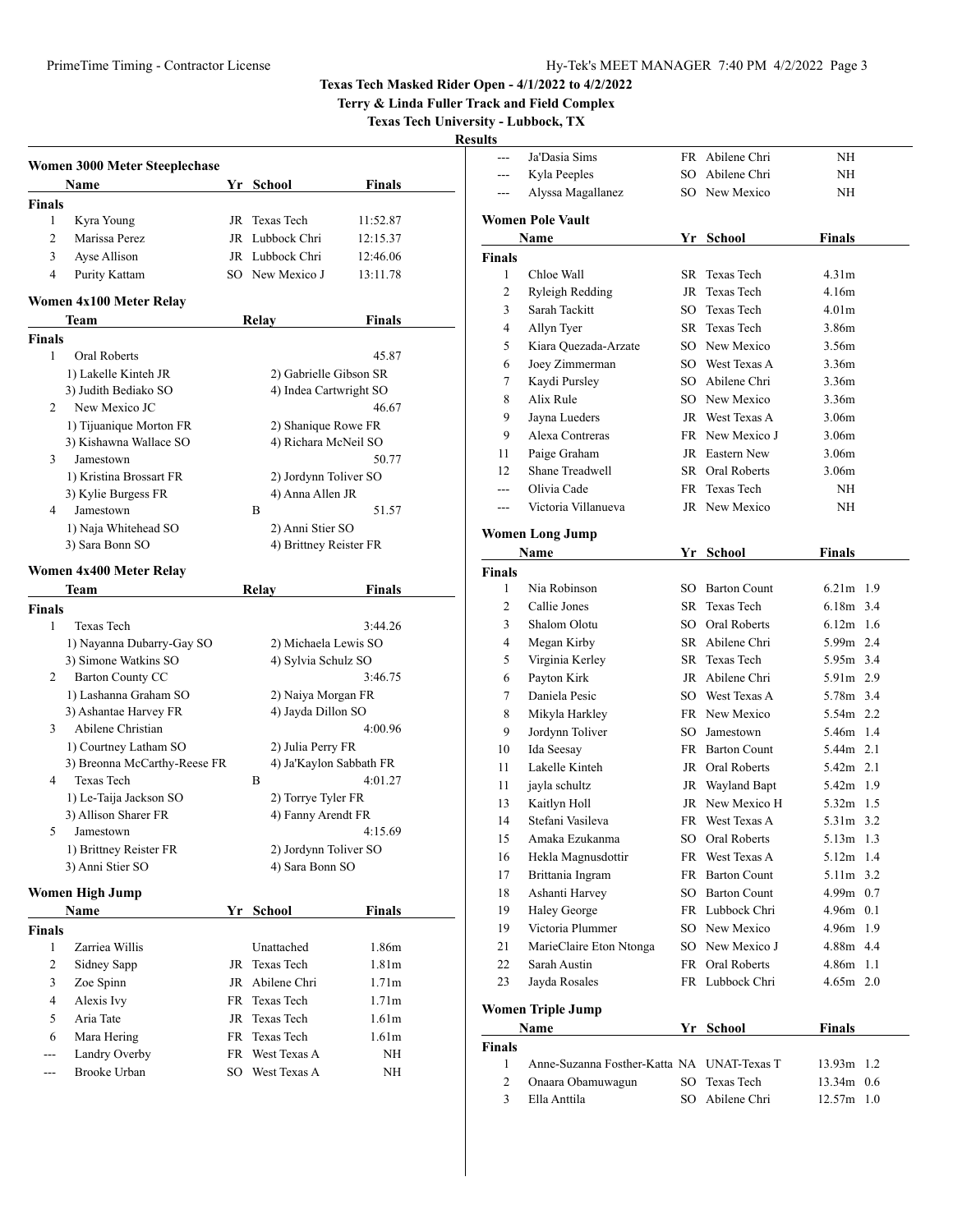**Terry & Linda Fuller Track and Field Complex**

**Texas Tech University - Lubbock, TX**

|               | Finals  (Women Triple Jump) |    |                        |                    |  |
|---------------|-----------------------------|----|------------------------|--------------------|--|
|               | Name                        |    | Yr School              | Finals             |  |
| 4             | Shalom Olotu                |    | SO Oral Roberts        | 12.48m 0.9         |  |
| 5             | Monae' Nichols              |    | SR Texas Tech          | 12.38m 1.9         |  |
| 6             | Mikyla Harkley              |    | FR New Mexico          | 12.13m 1.7         |  |
| 7             | MarieClaire Eton Ntonga     |    | SO New Mexico J        | 11.95m 2.4         |  |
| 8             | Hekla Magnusdottir          |    | FR West Texas A        | $11.82m$ 0.8       |  |
| 9             | Stefani Vasileva            |    | FR West Texas A        | $11.57m$ 1.6       |  |
| 10            | Amaka Ezukanma              |    | SO Oral Roberts        | 11.31m 0.9         |  |
| 11            | Ahniesha Presulume          |    | FR New Mexico J        | $11.19m$ 1.1       |  |
| ---           | Jayda Rosales               |    | FR Lubbock Chri        | <b>FOUL</b>        |  |
| ---           | Luize Velmere               |    | SO Abilene Chri        | FOUL               |  |
| ---           | Sarah Austin                |    | <b>FR</b> Oral Roberts | <b>FOUL</b>        |  |
| ---           | Marthe Roee                 |    | JR New Mexico          | FOUL               |  |
|               | <b>Women Shot Put</b>       |    |                        |                    |  |
|               | Name                        |    | Yr School              | Finals             |  |
| <b>Finals</b> |                             |    |                        |                    |  |
| 1             | Annina Brandenburg          |    | SR Abilene Chri        | 16.55m             |  |
| 2             | Kayli Johnson               |    | SR Texas Tech          | 15.93m             |  |
| 3             | Kelsie Murrell-Ross         |    | FR Barton Count        | 15.52m             |  |
| 4             | Malin Smith                 |    | JR Texas Tech          | 15.02m             |  |
| 5             | <b>Field Gatlin</b>         |    | SO Texas Tech          | 13.89m             |  |
| 6             | Baylee Thompson             |    | FR Texas Tech          | 13.26m             |  |
| 7             | Zoe Burleson                |    | FR Abilene Chri        | 12.92m             |  |
| 7             | Tamia Smith                 |    | SO Eastern New         | 12.92m             |  |
| 9             | Abigail Jones               |    | FR Lubbock Chri        | 11.86m             |  |
| 10            | Alissa Martinez             |    | FR New Mexico H        | 11.74m             |  |
| 11            | Efe Latham                  |    | FR Barton Count        | 11.42m             |  |
| 12            | Jada Sewell                 |    | SO Barton Count        | 11.02m             |  |
| 13            | Aria Tate                   |    | JR Texas Tech          | 10.51 <sub>m</sub> |  |
| 14            | Callie Jones                |    | SR Texas Tech          | 10.22m             |  |
|               | <b>Women Discus Throw</b>   |    |                        |                    |  |
|               | Name                        |    | Yr School              | <b>Finals</b>      |  |
| Finals        |                             |    |                        |                    |  |
| 1             | Seasons Usual               |    | SR Texas Tech          | 59.49m             |  |
| 2             | Annina Brandenburg          |    | SR Abilene Chri        | 58.18m             |  |
| 3             | Malin Smith                 | JR | Texas Tech             | 54.70m             |  |
| 4             | Kayli Johnson               | SR | Texas Tech             | 51.82m             |  |
| 5             | Zoe Burleson                |    | FR Abilene Chri        | 49.87m             |  |
| 6             | Kailey Roskop               |    | FR Abilene Chri        | 45.63m             |  |
| 7             | Jada Sewell                 |    | SO Barton Count        | 40.49m             |  |
| 8             | Taylor Mixon                |    | SO West Texas A        | 39.21m             |  |
| 9             | Alicia Arias                |    | JR New Mexico H        | 37.08m             |  |
| 10            | Abigale Rhodes              |    | SO Texas Tech          | 36.66m             |  |
| 11            | Efe Latham                  |    | FR Barton Count        | 36.54m             |  |
| 12            | Tamia Smith                 |    | SO Eastern New         | 36.39m             |  |
| 13            | <b>Skyler Dempsey</b>       |    | FR Lubbock Chri        | 35.17m             |  |
| 14            | Tatiana Hall                |    | JR Eastern New         | 33.32m             |  |
| 15            | Heather Okeson              |    | FR Jamestown           | 31.04m             |  |
| ---           | Kelsie Murrell-Ross         |    | FR Barton Count        | FOUL               |  |

|                         | Women Hammer Throw         |    |                 |               |
|-------------------------|----------------------------|----|-----------------|---------------|
|                         | Name                       |    | Yr School       | <b>Finals</b> |
| Finals                  |                            |    |                 |               |
| 1                       | Kayli Johnson              |    | SR Texas Tech   | 55.89m        |
| 2                       | Kaitlyn Scott              |    | JR New Mexico H | 55.44m        |
| 3                       | Zada Swoopes               |    | SR West Texas A | 54.18m        |
| 4                       | Seasons Usual              |    | SR Texas Tech   | 51.40m        |
| 5                       | Kailey Roskop              |    | FR Abilene Chri | 46.70m        |
| 6                       | Jada Sewell                |    | SO Barton Count | 46.56m        |
| 7                       | Christina Mhadie           |    | Unattached      | 45.61m        |
| 8                       | Efe Latham                 |    | FR Barton Count | 45.57m        |
| 9                       | Ariana Rodriguez           |    | SO Barton Count | 45.39m        |
| 10                      | Taylor Mixon               |    | SO West Texas A | 40.95m        |
| 11                      | Paityn Green               |    | FR Lubbock Chri | 37.71m        |
| 12                      | Tamia Smith                |    | SO Eastern New  | 37.24m        |
| 13                      | Vernezia Henderson         |    | SR Oral Roberts | 36.56m        |
| 14                      | Tatiana Hall               |    | JR Eastern New  | 35.01m        |
| 15                      | Heather Okeson             |    | FR Jamestown    | 25.40m        |
| ---                     | Abigail Jones              |    | FR Lubbock Chri | <b>FOUL</b>   |
|                         | <b>Women Javelin Throw</b> |    |                 |               |
|                         | Name                       |    | Yr School       | Finals        |
| <b>Finals</b>           |                            |    |                 |               |
| 1                       | Callie Jones               |    | SR Texas Tech   | 44.42m        |
| 2                       | Maria Sotomayor            |    | SR Texas Tech   | 42.85m        |
| 3                       | Jordynn Toliver            |    | SO Jamestown    | 40.66m        |
| 4                       | Lucia Harrison             |    | SO New Mexico H | 34.96m        |
| 5                       | <b>Estrella Flores</b>     |    | Unattached      | 33.75m        |
| 6                       | Sara Bonn                  |    | SO Jamestown    | 33.26m        |
| 7                       | Paityn Green               |    | FR Lubbock Chri | 29.72m        |
| 8                       | <b>Skyler Dempsey</b>      |    | FR Lubbock Chri | 29.36m        |
| 9                       | Ayse Allison               |    | JR Lubbock Chri | 28.64m        |
| 10                      | Emily Ho                   |    | SO New Mexico   | 26.20m        |
| 11                      | Shane Treadwell            |    | SR Oral Roberts | 25.84m        |
| 12                      | Victoria Plummer           |    | SO New Mexico   | 21.80m        |
|                         | Men 100 Meter Dash         |    |                 |               |
|                         | Name                       | Yr | School          | Finals        |
| Finals                  |                            |    |                 |               |
| 1                       | Amaury Golitin             |    | France          | 10.24 2.0     |
| $\overline{\mathbf{c}}$ | Adam Clayton               | JR | Texas Tech      | 10.30 2.0     |
| 3                       | John Clifford              | FR | Oral Roberts    | 10.35<br>2.1  |
| 4                       | Jeremiah Lauzon            |    | SO West Texas A | 10.36 2.1     |
| 5                       | Almond Small               |    | FR Barton Count | 2.0<br>10.37  |
| 6                       | Myles Webb                 |    | SR Texas Tech   | 2.1<br>10.38  |
| 7                       | Jack Marshall              |    | SO Abilene Chri | 2.0<br>10.45  |
| 8                       | Caleb Boger                |    | SO Barton Count | 2.0<br>10.47  |
| 9                       | Kevin Jackson              |    | JR Oral Roberts | 2.1<br>10.53  |
| 10                      | Aaron Charlton             |    | SR Oral Roberts | 2.0<br>10.59  |
| 11                      | <b>Trael Robertson</b>     |    | FR Lubbock Chri | 2.0<br>10.67  |
| 12                      | Ashton O'Conner            |    | SO Texas Tech   | 2.0<br>10.70  |
| 13                      | Marcus Purcell             |    | FR Barton Count | 2.0<br>10.72  |
| 14                      | Addison Franklin           |    | SO Abilene Chri | 2.1<br>10.74  |
| 15                      | Elijah Colbert             |    | FR New Mexico J | 2.0<br>10.84  |
|                         |                            |    |                 |               |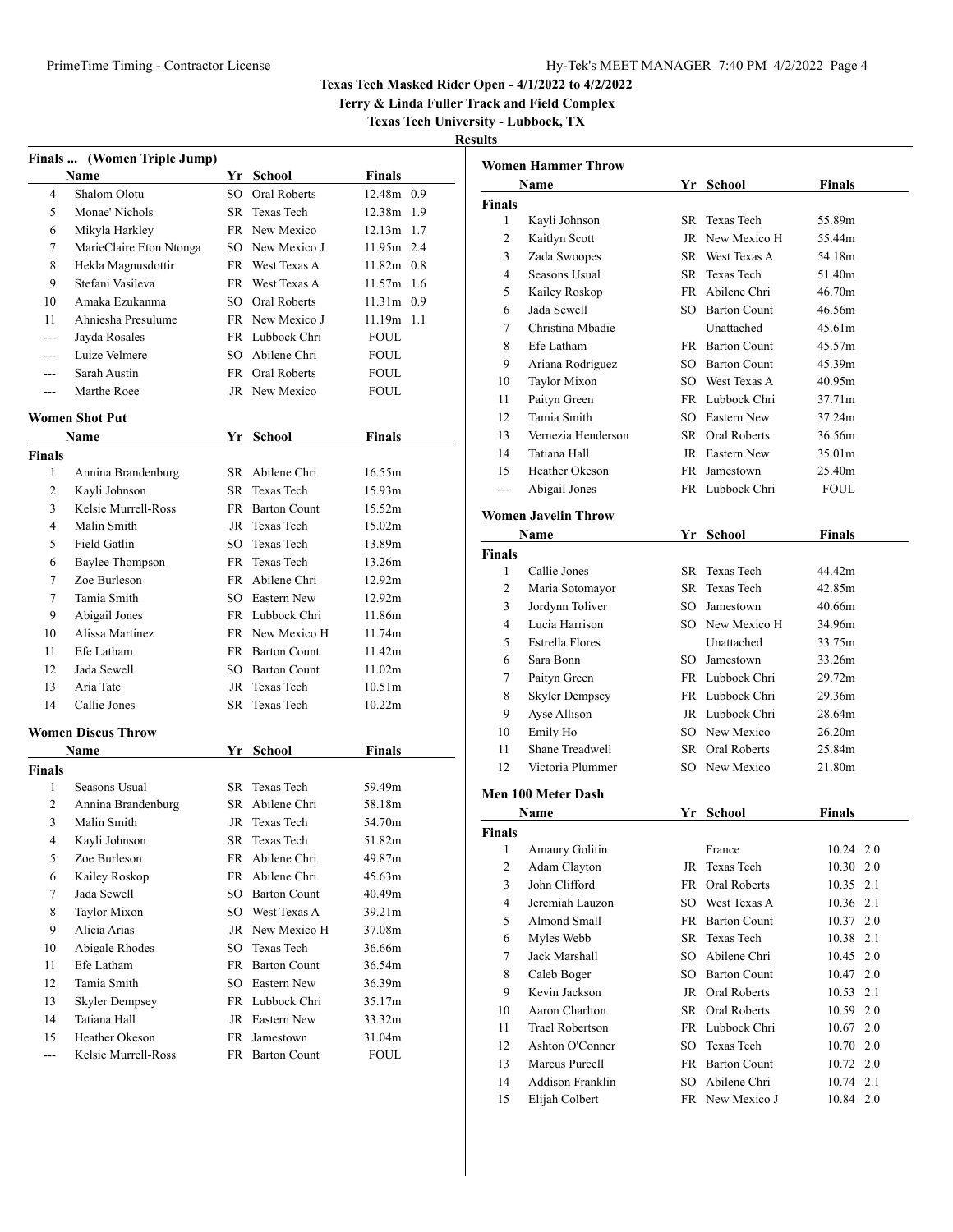### PrimeTime Timing - Contractor License Hy-Tek's MEET MANAGER 7:40 PM 4/2/2022 Page 5

### **Texas Tech Masked Rider Open - 4/1/2022 to 4/2/2022**

**Terry & Linda Fuller Track and Field Complex**

**Texas Tech University - Lubbock, TX**

|        | Finals  (Men 100 Meter Dash)              |    |                     |                        |     |
|--------|-------------------------------------------|----|---------------------|------------------------|-----|
|        | Name                                      |    | Yr School           | <b>Finals</b>          |     |
| 16     | brenden strickland                        |    | JR Wayland Bapt     | 10.86 2.1              |     |
| 17     | Joel Mackey                               |    | JR Oral Roberts     | 10.97                  | 2.0 |
| 18     | Joseph Baluti                             |    | FR Abilene Chri     | 11.08                  | 2.0 |
| 19     | Montez Wright                             |    | SO New Mexico       | 11.12                  | 2.0 |
| 20     | Tanner Wright                             |    | <b>USA Paralymp</b> | 11.13                  | 2.0 |
| 21     | Colby Adams                               |    | SR Oral Roberts     | 11.17                  | 1.0 |
| 22     | Willaime Ylance Jr.                       |    | FR New Mexico J     | 11.19 2.0              |     |
| 23     | Easton Clarkson                           |    | SO West Texas A     | $11.22 \quad 1.0$      |     |
| 24     | Mohamed Megeno                            |    | SO Eastern New      | 11.34                  | 1.0 |
| 25     | Nasim Green                               |    | JR Jamestown        | 11.36 1.0              |     |
| 26     | Derrick De La Cruz                        |    | SO Wayland Bapt     | 11.50 1.1              |     |
| 27     | Alejandro Chavarria                       | SO | New Mexico J        | 11.55                  | 1.0 |
| 28     | Samuel Kludt                              |    | JR Jamestown        | 11.57                  | 1.0 |
| 29     | Danny Richie                              |    | Unattached          | 12.27 1.1              |     |
|        | <b>Men 200 Meter Dash</b>                 |    |                     |                        |     |
|        | Name                                      |    | Yr School           | Finals                 |     |
| Finals |                                           |    |                     |                        |     |
| 1      | <b>Amaury Golitin</b>                     |    | France              | 20.42                  | 1.9 |
| 2      | Jacolby Shelton                           |    | JR Texas Tech       | 20.47                  | 1.9 |
| 3      | <b>Bradley Dormeus</b>                    |    | SR Oral Roberts     | 20.71                  | 1.9 |
| 4      | <b>Jack Marshall</b>                      |    | SO Abilene Chri     | 20.88                  | 1.9 |
| 5      | Jevon O'Bryant                            |    | SO New Mexico       | 20.98 1.9              |     |
| 6      | Myles Webb                                |    | SR Texas Tech       | 20.99 3.1              |     |
| 7      | Imon Bell                                 |    | FR New Mexico J     | 21.04 3.1              |     |
| 8      | Jovahn Williamson                         |    | JR New Mexico       | 21.24 3.1              |     |
| 9      | Dayllin Williams                          |    | SO Barton Count     | 21.27 3.2              |     |
| 10     | Telron Bradford                           |    | SO Barton Count     | 21.29 3.2              |     |
| 11     | Keitron Boyd                              |    | FR Lubbock Chri     | 21.32                  | 3.1 |
| 12     | <b>Trael Robertson</b>                    |    | FR Lubbock Chri     | 21.32 2.3              |     |
| 13     |                                           |    | JR Abilene Chri     | 21.42 2.3              |     |
| 14     | Jamal January<br>Aaron Charlton           |    | SR Oral Roberts     | 21.53 3.1              |     |
| 15     | Zander Von Stade                          |    | FR Barton Count     | 21.57 3.2              |     |
|        |                                           |    |                     |                        |     |
| 16     | Marcus Purcell<br><b>Addison Franklin</b> |    | FR Barton Count     | 21.60 2.3<br>21.62 2.3 |     |
| 17     |                                           |    | SO Abilene Chri     |                        |     |
| 18     | Zach Young                                |    | FR Abilene Chri     | 21.77 3.2              |     |
| 19     | brenden strickland                        | JR | Wayland Bapt        | 21.79                  | 2.3 |
| 20     | Tanner Wright<br><b>Shelton Bass</b>      |    | <b>USA Paralymp</b> | 22.19                  | 2.1 |
| 21     |                                           |    | SO Ranger           | 22.19                  | 2.1 |
| 22     | Montez Wright                             |    | SO New Mexico       | 22.45                  | 3.2 |
| 23     | Donovan Sanders                           |    | FR New Mexico J     | 22.54                  | 2.1 |
| 24     | Joseph Baluti                             |    | FR Abilene Chri     | 22.69                  | 3.2 |
| 25     | Colby Adams                               |    | SR Oral Roberts     | 22.71                  | 2.1 |
| 26     | Antonio Cruz                              |    | FR Southwest (N     | 22.73                  | 3.0 |
| 27     | Derrick De La Cruz                        |    | SO Wayland Bapt     | 22.77                  | 3.0 |
| 28     | Levi Johnson                              |    | FR New Mexico J     | 22.77                  | 3.0 |
| 29     | Easton Clarkson                           |    | SO West Texas A     | 22.79                  | 2.1 |
| 30     | Mohamed Megeno                            |    | SO Eastern New      | 22.89 2.1              |     |
| 31     | Nasim Green                               |    | JR Jamestown        | 23.11                  | 3.0 |
| 32     | Kyle Lind                                 |    | SO Texas Tech       | 23.19                  | 2.3 |
| 33     | Gerard Bryant                             |    | SO West Texas A     | 23.25                  | 3.0 |
| 34     | Samuel Kludt                              |    | JR Jamestown        | 23.28                  | 3.0 |
| 35     | Traise Cain                               |    | FR West Texas A     | 23.87 2.1              |     |

| 36            | Gannon Christman          |    | SO New Mexico   | 24.16 3.0     |
|---------------|---------------------------|----|-----------------|---------------|
|               | <b>Men 400 Meter Dash</b> |    |                 |               |
|               | Name                      |    | Yr School       | Finals        |
| Finals        |                           |    |                 |               |
| 1             | Sean Bailey               |    | Unattached      | 45.60         |
| 2             | Karayme Bartley           |    | Unattached      | 45.77         |
| 3             | Rivaldo Leacock           |    | SR New Mexico   | 47.69         |
| 4             | Eran Siboni               |    | JR Texas Tech   | 48.14         |
| 5             | che' lara                 |    | JR Wayland Bapt | 48.65         |
| 6             | Andrew Ferguson           |    | SO Barton Count | 48.78         |
| 7             | Keitron Boyd              |    | FR Lubbock Chri | 48.95         |
| 8             | Denim Rogers              |    | SR Texas Tech   | 49.05         |
| 9             | Gary Haasbroek            |    | JR Texas Tech   | 49.06         |
| 10            | Ethan Hanna               |    | JR Oral Roberts | 49.13         |
| 11            | JJ Ply                    |    | SR Abilene Chri | 49.29         |
| 12            | Chance Martelli           |    | SO West Texas A | 49.32         |
| 13            | Zander Von Stade          |    | FR Barton Count | 49.96         |
| 14            | Demietruis Cress          |    | SO Wayland Bapt | 50.06         |
| 15            | <b>Shelton Bass</b>       |    | SO Ranger       | 50.21         |
| 16            | Massee Lindaye            |    | FR New Mexico J | 50.96         |
| 17            | Chauncey Fourte           |    | JR Oral Roberts | 51.29         |
| 18            | Kobe Hayes                |    | SO Unattached   | 52.05         |
| 19            | Antonio Cruz              |    | FR Southwest (N | 52.34         |
| 20            | Luke Mosley               |    | FR Lubbock Chri | 52.62         |
| 21            | Donovan Smith             |    | JR Oral Roberts | 52.68         |
| 22            | Estevan Mendoza           |    | JR Lubbock Chri | 52.85         |
| 23            | Levi Johnson              |    | FR New Mexico J | 53.00         |
|               | <b>Brian Stiles</b>       |    | SO New Mexico J | <b>DNF</b>    |
| $---$         | Elijah Mosley             |    | FR Barton Count | DQ            |
|               |                           |    |                 |               |
|               | Men 800 Meter Run<br>Name |    | Yr School       | <b>Finals</b> |
| <b>Finals</b> |                           |    |                 |               |
| 1             | Owen Likins               |    | SO Texas Tech   | 1:53.26       |
| 2             | Ethan Brouw               |    | FR New Mexico   | 1:53.41       |
| 3             | Aden Baughman             |    | SO Oral Roberts | 1:54.11       |
| 4             | <b>Iolo Hughes</b>        |    | JR New Mexico   | 1:54.12       |
| 5             | Daniels Bambals           |    | SR Oral Roberts | 1:55.01       |
| 6             | Reymond Bueno             |    | SO Wayland Bapt | 1:55.02       |
| 7             | Kirk Zuber                | SO | Texas Tech      | 1:55.32       |
| 8             | Reggie Mouton             | SR | Wayland Bapt    | 1:55.89       |
| 9             | Alex Piquart              | SO | New Mexico J    | 1:56.16       |
| 10            | Japhet Toroitich          |    | JR Eastern New  | 1:56.76       |
| 11            | Devis Cheruiyot           |    | JR Eastern New  | 1:56.88       |
| 12            | Cainan Rattler            |    | FR Wayland Bapt | 1:57.11       |
| 13            | Jye Gillard               |    | SO Barton Count | 2:01.22       |
| 14            | Gabe Laskey               |    | SO Abilene Chri | 2:01.42       |
| 15            | Riley Webb                |    | FR Lubbock Chri | 2:02.43       |
| 16            | <b>Hector Sanchez</b>     |    | FR UT-Permian B | 2:02.44       |
| 17            | Alexander Walker          |    | FR Jamestown    | 2:02.68       |
| 18            | Cesar Amador              |    | JR Wayland Bapt | 2:03.21       |
| 19            | Luke Mosley               |    | FR Lubbock Chri | 2:03.85       |
| 20            | Caden Cymbala             |    | NA UNAT-Texas T | 2:05.45       |
| 21            | Micah Hoke                |    | FR Jamestown    | 2:06.67       |
|               |                           |    |                 |               |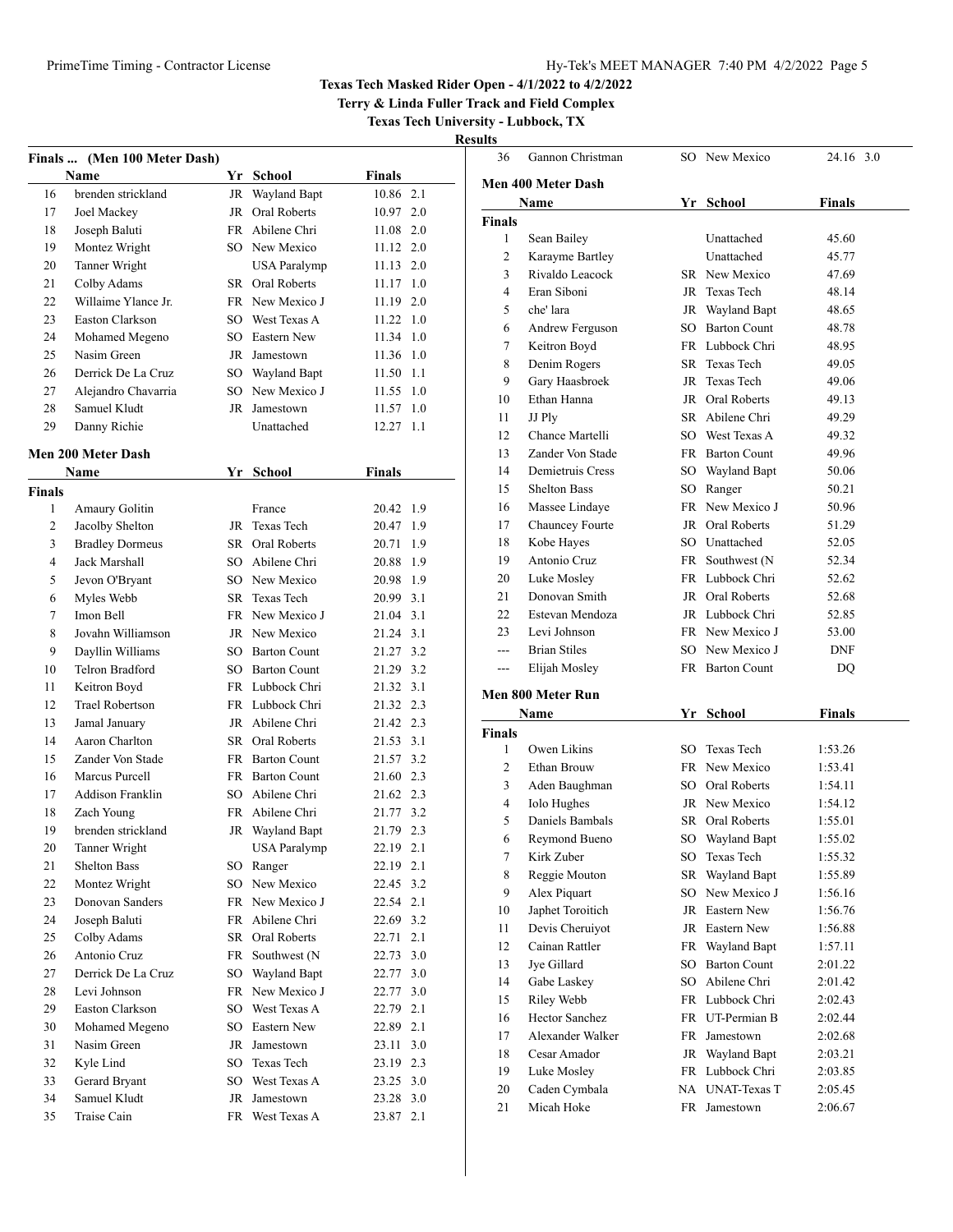**Terry & Linda Fuller Track and Field Complex**

**Texas Tech University - Lubbock, TX**

|               | Finals  (Men 800 Meter Run)      |        |                                  |               |  |
|---------------|----------------------------------|--------|----------------------------------|---------------|--|
|               | Name                             |        | Yr School                        | Finals        |  |
| 22            | Dan Hurren                       | $SO^-$ | Eastern New                      | 2:06.89       |  |
| 23            | Sergio Hernandez                 |        | JR UT-Permian B                  | 2:06.96       |  |
| 24            | Noah Mang                        |        | JR Jamestown                     | 2:07.36       |  |
| 25            | David Martin                     |        | SO Jamestown                     | 2:11.09       |  |
| 26            | Zachary Shanklin                 |        | FR Wayland Bapt                  | 2:15.19       |  |
| ---           | Ryan Champlin                    |        | SR Texas Tech                    | DNF           |  |
| ---           | Brian Nganga                     |        | SO West Texas A                  | DNF           |  |
|               | Men 1500 Meter Run               |        |                                  |               |  |
|               | Name                             |        | Yr School                        | Finals        |  |
| <b>Finals</b> |                                  |        |                                  |               |  |
| 1             | Edward (EJ) Rush                 | FR     | Texas Tech                       | 3:51.50       |  |
| 2             | Timothy (TJ) Gregg               | SO     | Texas Tech                       | 3:53.50       |  |
| 3             | Evans Pololet                    |        | FR New Mexico J                  | 3:54.71       |  |
| 4             | Paul Sherrill                    |        | SO Texas Tech                    | 3:55.12       |  |
| 5             | Demetrius (DJay) Guerrero        |        | FR Texas Tech                    | 3:58.84       |  |
| 6             | Joshua Galindo                   |        | FR New Mexico                    | 3:59.93       |  |
| 7             | Nehemiah Cionelo                 |        | JR New Mexico                    | 4:02.03       |  |
| 8             | Jordan Dixon                     |        | FR Wayland Bapt                  | 4:04.02       |  |
| 9             | Soham Patil                      |        | NA UNAT-Texas T                  | 4:07.18       |  |
| 10            | <b>Hector Sanchez</b>            |        | FR UT-Permian B                  | 4:10.18       |  |
| 11            | Chris Korir                      |        | FR New Mexico J                  | 4:10.18       |  |
| 12            | Hagen Sage                       |        | FR Lubbock Chri                  | 4:22.78       |  |
| 13            | <b>Tristan Young</b>             |        | JR Lubbock Chri                  | 4:23.42       |  |
| 14            | Sergio Hernandez                 |        | JR UT-Permian B                  | 4:24.22       |  |
| 15            | Marc Pauvert                     |        | FR New Mexico J                  | 4:33.42       |  |
| 16            | Nathan Goble                     |        | JR Lubbock Chri                  | 4:41.41       |  |
| 17            | Ricky Diaz                       |        | SO Eastern New                   | 4:41.93       |  |
|               |                                  |        |                                  |               |  |
|               | Men 5000 Meter Run               |        |                                  |               |  |
|               | Name                             |        | Yr School                        | <b>Finals</b> |  |
| <b>Finals</b> |                                  |        |                                  |               |  |
| 1             | Dennis Kiptoo                    |        | JR Wayland Bapt                  | 15:17.60      |  |
| 2             | Samuel Ashley                    |        | FR Texas Tech                    | 15:18.06      |  |
| 3             | Kelvin Kipkemboi                 |        | SR Eastern New                   | 15:20.80      |  |
| 4             | <b>Briggs Wittlake</b>           |        | SR West Texas A                  | 15:23.13      |  |
| 5             | Gustavo Posada                   |        | FR West Texas A                  | 15:24.76      |  |
| 6             | <b>Bryce Boggs</b>               | FR     | Texas Tech                       | 15:29.26      |  |
| 7             | Luke Estes                       |        | JR Texas Tech                    | 15:30.34      |  |
| 8             | Nathias Rael                     |        | New Mexico H                     | 15:48.02      |  |
| 9             | Eric Maclean                     | JR     | Texas Tech                       | 15:54.78      |  |
| 10            | Calvin Allen                     |        | SO West Texas A<br>FR Texas Tech | 15:59.80      |  |
| 11            | Walker Hendricks                 |        |                                  | 16:13.75      |  |
| 12            | Adrian Legarreta<br>Marc Pauvert |        | FR West Texas A                  | 16:43.18      |  |
| ---           |                                  |        | FR New Mexico J                  | DNF           |  |
|               | Men 10000 Meter Run              |        |                                  |               |  |
|               | Name                             |        | Yr School                        | <b>Finals</b> |  |
| Finals        |                                  |        |                                  |               |  |
| 1             | Noah Villarreal                  |        | JR Lubbock Chri                  | 32:56.11      |  |
| 2             | Carlos Barraza                   | JR     | Lubbock Chri                     | 33:18.01      |  |
| 3             | Colby Sandoval                   | FR     | Lubbock Chri                     | 34:25.21      |  |
| 4             | <b>Adrian Reyes</b>              | SO     | Ranger                           | 35:05.13      |  |
|               |                                  |        |                                  |               |  |

| <b>Men 110 Meter Hurdles</b> |                                    |     |                 |               |  |  |  |  |
|------------------------------|------------------------------------|-----|-----------------|---------------|--|--|--|--|
|                              | Name                               |     | Yr School       | <b>Finals</b> |  |  |  |  |
| <b>Finals</b>                |                                    |     |                 |               |  |  |  |  |
| 1                            | Tyrin Lewis                        |     | West Texas A    | 13.67 2.8     |  |  |  |  |
| 2                            | Jahmaal Wilson                     |     | SO West Texas A | 13.99 2.8     |  |  |  |  |
| 3                            | Jamal Januarv                      |     | JR Abilene Chri | 14.03 2.8     |  |  |  |  |
| 4                            | Kyle Lind                          |     | SO Texas Tech   | 14.04 2.8     |  |  |  |  |
| 5                            | Dayllin Williams                   |     | SO Barton Count | 14.12 2.0     |  |  |  |  |
| 6                            | Denim Rogers                       |     | SR Texas Tech   | 14.12 2.8     |  |  |  |  |
| 7                            | JJ Ply                             |     | SR Abilene Chri | 2.0<br>14.21  |  |  |  |  |
| 8                            | Gary Haasbroek                     |     | JR Texas Tech   | 14.48 2.9     |  |  |  |  |
| 9                            | Robert Teer                        |     | JR Texas Tech   | 14.53 2.0     |  |  |  |  |
| 10                           | Maliek Kendall                     |     | SR Texas Tech   | 14.54 2.8     |  |  |  |  |
| 11                           | Jeremy King                        |     | SO Abilene Chri | 14.55 2.0     |  |  |  |  |
| 12                           | Christian Marshall                 |     | FR West Texas A | 14.65 2.0     |  |  |  |  |
| 13                           | Che Saunders                       |     | FR New Mexico J | 14.79 2.9     |  |  |  |  |
| 14                           | Ryan Bornemeier                    |     | SO Abilene Chri | 14.86 2.0     |  |  |  |  |
| 15                           | Traise Cain                        |     | FR West Texas A | 14.89 2.9     |  |  |  |  |
| 16                           | Ethan Christian                    |     | SO Abilene Chri | 15.09 2.9     |  |  |  |  |
| 17                           | Gannon Christman                   |     | SO New Mexico   | 15.29 2.1     |  |  |  |  |
| 18                           | Willaime Ylance Jr.                |     | FR New Mexico J | 15.47 2.0     |  |  |  |  |
| 19                           | Gerard Bryant                      |     | SO West Texas A | 15.64 2.9     |  |  |  |  |
| 20                           | Luke White                         |     | NA UNAT-Abilene | 15.68 2.1     |  |  |  |  |
| 21                           | Aidan Heredia                      |     | FR Lubbock Chri | 16.05 2.1     |  |  |  |  |
| 22                           | <b>Bryson Tripp</b>                |     | SO Jamestown    | 16.13 2.1     |  |  |  |  |
| 23                           | Candor Miller                      |     | FR Oral Roberts | 16.46 2.1     |  |  |  |  |
| 24                           | Cole Omlin                         |     | Unattached      | 18.47<br>2.1  |  |  |  |  |
| ---                          | Taylor Rooney                      |     | JR Texas Tech   | FS 2.8        |  |  |  |  |
|                              | <b>Men 400 Meter Hurdles</b>       |     |                 |               |  |  |  |  |
|                              | Name                               |     | Yr School       | Finals        |  |  |  |  |
| Finals                       |                                    |     |                 |               |  |  |  |  |
| 1                            | Henry Falls                        |     | SO Oral Roberts | 54.68         |  |  |  |  |
| 2                            | Kenyon Mosley                      |     | SO West Texas A | 55.83         |  |  |  |  |
| 3                            | Cedric Williams                    |     | SO Barton Count | 55.85         |  |  |  |  |
| 4                            | Kash Starkey                       |     | FR West Texas A | 56.02         |  |  |  |  |
| 5                            | Jimmie Horton                      |     | JR Abilene Chri | 56.12         |  |  |  |  |
| 6                            | Candor Miller                      |     | FR Oral Roberts | 57.65         |  |  |  |  |
| 7                            | Luke White                         |     | NA UNAT-Abilene | 57.71         |  |  |  |  |
| 8                            | Braeden Knutson                    | SO  | Jamestown       | 58.10         |  |  |  |  |
| 9                            | Jared Cummins                      | SO  | West Texas A    | 58.35         |  |  |  |  |
| 10                           | Ryan Bornemeier                    | SO. | Abilene Chri    | 59.29         |  |  |  |  |
| 11                           | Jorge Ronquillo                    |     | SO Lubbock Chri | 59.87         |  |  |  |  |
| 12                           | <b>Bryson Tripp</b>                | SO  | Jamestown       | 1:00.74       |  |  |  |  |
| 13                           | Jaylon Scott                       |     | FR Oral Roberts | 1:02.61       |  |  |  |  |
| 14                           | Cameron Neely                      |     | SR Oral Roberts | 1:10.58       |  |  |  |  |
|                              | Men 3000 Meter Steeplechase        |     |                 |               |  |  |  |  |
|                              | Yr School<br><b>Finals</b><br>Name |     |                 |               |  |  |  |  |

| Name          |                 | Yr School              | <b>Finals</b> |  |  |
|---------------|-----------------|------------------------|---------------|--|--|
| <b>Finals</b> |                 |                        |               |  |  |
|               | Awet Yohannes   | JR New Mexico          | 9:13.98       |  |  |
|               | David Hernandez | <b>FR</b> New Mexico J | 11:24.44      |  |  |
| $---$         | Thomas Velvin   | SO Texas Tech          | <b>DNF</b>    |  |  |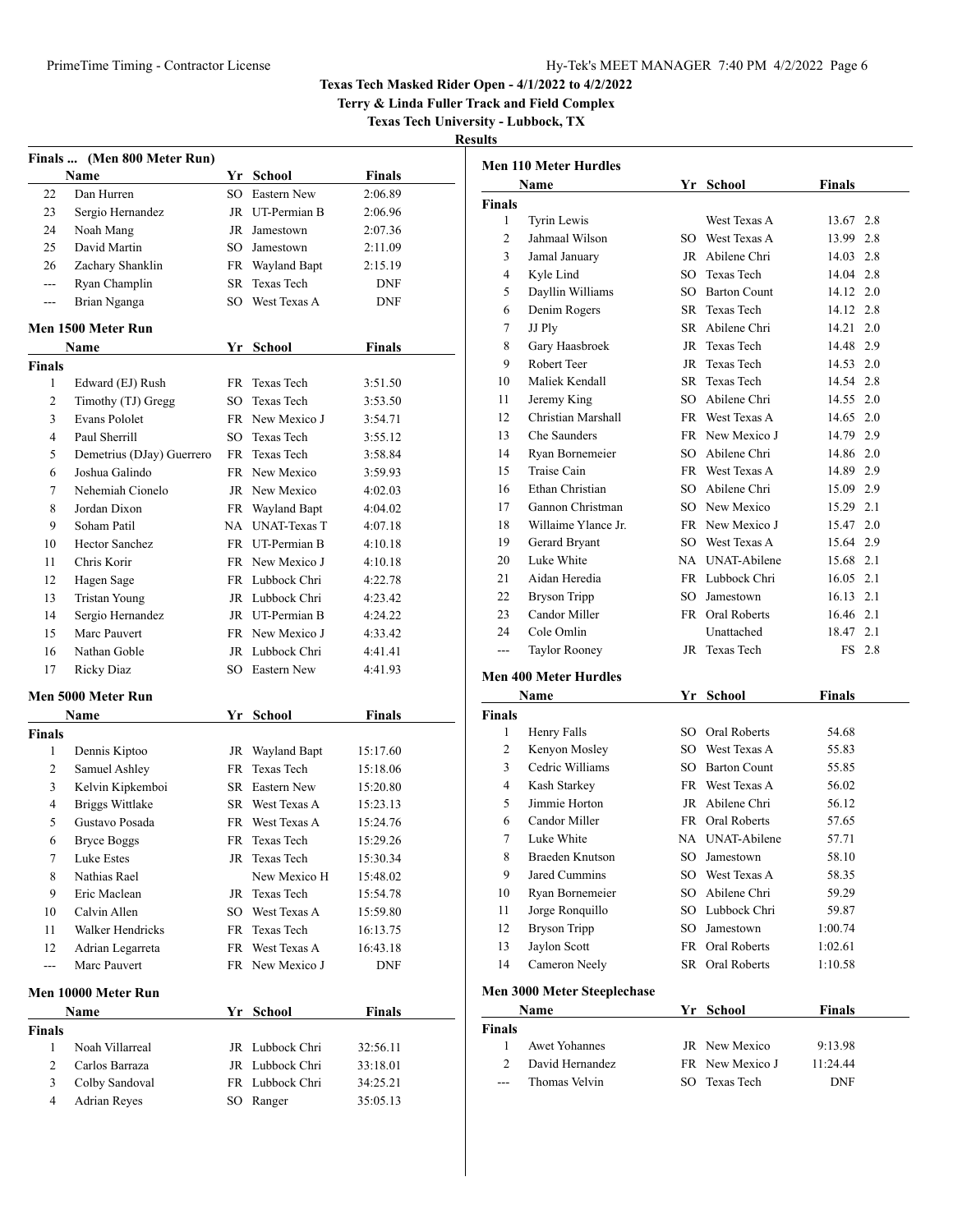**Terry & Linda Fuller Track and Field Complex**

## **Texas Tech University - Lubbock, TX**

|               | Men 4x100 Meter Relay                       |                                           |               |                        | <b>Men Pole Vault</b>        |     |                 |               |  |
|---------------|---------------------------------------------|-------------------------------------------|---------------|------------------------|------------------------------|-----|-----------------|---------------|--|
|               | <b>Team</b>                                 | Relay                                     | Finals        |                        | Name                         |     | Yr School       | Finals        |  |
| <b>Finals</b> |                                             |                                           |               | Finals                 |                              |     |                 |               |  |
| $\mathbf{1}$  | <b>Barton County CC</b>                     |                                           | 40.03         | $\mathbf{1}$           | Colton Naffziger             |     | FR Texas Tech   | 5.28m         |  |
|               | 1) Marcus Purcell FR                        | 2) Caleb Boger SO                         |               | $\overline{c}$         | Grant Baker                  |     | JR Abilene Chri | 5.18m         |  |
|               | 3) Dayllin Williams SO                      | 4) Almond Small FR                        |               | 3                      | Cole Newman                  |     | SO Abilene Chri | 4.88m         |  |
| 2             | Oral Roberts                                |                                           | 40.18         | 3                      | Kyle Stifflemire             |     | SO Texas Tech   | 4.88m         |  |
|               | 1) Joel Mackey JR                           | 2) Aaron Charlton SR                      |               | 5                      | Jonathan Vasquez             |     | FR Oral Roberts | 4.73m         |  |
|               | 3) Kevin Jackson JR                         | 4) John Clifford FR                       |               | 6                      | JJ Ply                       |     | SR Abilene Chri | 4.73m         |  |
| 3             | Hardin-Simmons                              |                                           | 41.31         | 7                      | Dalton Smith                 |     | FR New Mexico J | 4.58m         |  |
|               | 1) Edashall Konah JR                        | 2) Aidan Matthews FR                      |               | 8                      | Kaleb Allen                  | SO. | Oral Roberts    | 4.58m         |  |
|               | 3) Daelen Warren-Fruge JR                   | 4) Parnelle Shands SO                     |               | 9                      | Gabe Imery                   |     | SO West Texas A | 4.38m         |  |
| 4             | Jamestown                                   |                                           | 43.30         | 10                     | Dawson Gilliam               | SO. | West Texas A    | 4.38m         |  |
|               | 1) Nasim Green JR                           | 2) Samuel Kludt JR                        |               |                        | Dylan Gilliam                | SO. | West Texas A    | 4.38m         |  |
|               | 3) Braeden Knutson SO                       | 4) Braedon Gumke JR                       |               | 11                     |                              |     |                 |               |  |
| 5             | Oral Roberts                                | B                                         | 43.44         | 12                     | <b>Braedon Gumke</b>         |     | JR Jamestown    | 4.08m         |  |
|               | 1) Colby Adams SR                           | 2) Candor Miller FR                       |               | $\qquad \qquad -$      | Noe Tijerina                 |     | FR Lubbock Chri | NH            |  |
|               | 3) Henry Falls SO                           | 4) Chauncey Fourte JR                     |               | $---$                  | Jeremiah Fernandez           |     | FR Lubbock Chri | NH            |  |
|               |                                             |                                           |               | ---                    | Ethan Christian              |     | SO Abilene Chri | <b>NH</b>     |  |
|               | Men 4x400 Meter Relay<br>Team               | Relay                                     | <b>Finals</b> |                        | <b>Men Long Jump</b>         |     |                 |               |  |
| <b>Finals</b> |                                             |                                           |               |                        | Name                         |     | Yr School       | <b>Finals</b> |  |
| 1             | Barton County CC                            |                                           | 3:07.47       | <b>Finals</b>          |                              |     |                 |               |  |
|               | 1) Caleb Boger SO                           | 2) Telron Bradford SO                     |               | 1                      | Shakwon Coke                 |     | SO Barton Count | $7.83m$ 2.4   |  |
|               |                                             |                                           |               | $\overline{2}$         | Jalen Seals                  |     | SR Texas Tech   | $7.65m$ 1.6   |  |
| 2             | 3) Elijah Mosley FR<br>New Mexico           | 4) Almond Small FR                        | 3:09.36       | 3                      | Gary Haasbroek               |     | JR Texas Tech   | 7.38m 2.6     |  |
|               | 1) Rivaldo Leacock SR                       | 2) Jovahn Williamson JR                   |               | 4                      | Harry Afaxoe                 |     | SO New Mexico J | $7.24m$ 4.8   |  |
|               | 3) Victor Akhalu SO                         | 4) Jevon O'Bryant SO                      |               | 5                      | Anthony Woods                |     | FR Barton Count | $7.23m$ 1.6   |  |
| 3             | Oral Roberts                                |                                           | 3:15.92       | 6                      | Massee Lindaye               |     | FR New Mexico J | $7.04m$ 1.9   |  |
|               | 1) Ethan Hanna JR                           | 2) Cameron Neely SR                       |               | 6                      | Darryl Thomas                |     | JR New Mexico   | 7.04m 1.9     |  |
|               | 3) Daniels Bambals SR                       | 4) Bradley Dormeus SR                     |               | 8                      | William Harris               |     | SO Abilene Chri | 6.84m 2.3     |  |
| 4             | <b>Wayland Baptist</b>                      |                                           | 3:20.87       | 9                      | Alessandro Belluz            |     | FR Oral Roberts | 6.72m 1.7     |  |
|               |                                             |                                           |               | 10                     | Jaylon Scott                 |     | FR Oral Roberts | 6.64m 1.9     |  |
|               | 1) Reggie Mouton SR<br>3) Cainan Rattler FR | 2) Reymond Bueno SO<br>4) Jordan Dixon FR |               |                        |                              |     |                 | 6.56m 2.7     |  |
| 5             | Abilene Christian                           |                                           | 3:24.09       | 11                     | Zach Young<br>Nathan Karseno |     | FR Abilene Chri |               |  |
|               | 1) Ethan Christian SO                       | 2) Jimmie Horton JR                       |               | 11                     |                              |     | FR Lubbock Chri | 6.56m 1.1     |  |
|               | 3) Jeremy King SO                           | 4) Gabe Laskey SO                         |               | 13                     | Hunter Warminski             |     | FR West Texas A | 6.50m 0.7     |  |
| 6             | Lubbock Christian                           |                                           | 3:24.10       | 14                     | Ryan Bornemeier              |     | SO Abilene Chri | 6.49m 2.8     |  |
|               | 1) Keitron Boyd FR                          | 2) Trael Robertson FR                     |               | 15                     | <b>Rhett Kahlden</b>         |     | FR Abilene Chri | 6.31m 1.4     |  |
|               | 3) Drake Holifield SO                       | 4) Julian Serna FR                        |               | 16                     | Denim Rogers                 |     | SR Texas Tech   | 6.24m 2.7     |  |
| 7             | Jamestown                                   |                                           | 3:36.26       | 16                     | Joshua Tabla                 |     | SR Oral Roberts | $6.24m$ 1.6   |  |
|               | 1) Braeden Knutson SO                       | 2) Alexander Walker FR                    |               | 18                     | Antonio Cruz                 |     | FR Southwest (N | $6.20m$ 1.6   |  |
|               | 3) Micah Hoke FR                            | 4) David Martin SO                        |               | 19                     | Gerard Bryant                |     | SO West Texas A | 5.78m 0.5     |  |
|               |                                             |                                           |               | 20                     | <b>Bryson Tripp</b>          |     | SO Jamestown    | 5.75m 1.7     |  |
|               | Men High Jump                               |                                           |               | 21                     | Ernesto Garzia               |     | FR Southwest (N | 5.42m 2.0     |  |
|               | Name                                        | Yr School                                 | <b>Finals</b> | $\qquad \qquad \cdots$ | Mitch Stutler                |     | FR Lubbock Chri | <b>FOUL</b>   |  |
| <b>Finals</b> |                                             |                                           |               | ---                    | Jamal January                |     | JR Abilene Chri | <b>FOUL</b>   |  |
| 1             | Caleb Wilborn                               | SO Texas Tech                             | 2.07m         |                        |                              |     |                 |               |  |
| 2             | JJ Ply                                      | SR Abilene Chri                           | 1.97m         |                        | <b>Men Triple Jump</b>       |     |                 |               |  |
| 3             | Alessandro Belluz                           | FR Oral Roberts                           | 1.92m         |                        | Name                         |     | Yr School       | <b>Finals</b> |  |
| 3             | Cole Omlin                                  | Unattached                                | 1.92m         | <b>Finals</b>          |                              |     |                 |               |  |
| ---           | Traise Cain                                 | FR West Texas A                           | NH            | $\mathbf{1}$           | Kelsey Daniel                |     | FR New Mexico J | $16.15m$ 1.8  |  |
| $---$         | Adam Giron                                  | FR New Mexico                             | $\rm{NH}$     | $\overline{c}$         | Aidan Quinn                  |     | JR New Mexico   | 14.72m 1.3    |  |
|               |                                             |                                           |               | 3                      | Zachary Johnson              |     | JR Wayland Bapt | 14.69m 1.4    |  |
|               |                                             |                                           |               | 4                      | Peniel Richard               |     | SR West Texas A | 14.65m 1.8    |  |
|               |                                             |                                           |               |                        |                              |     |                 |               |  |